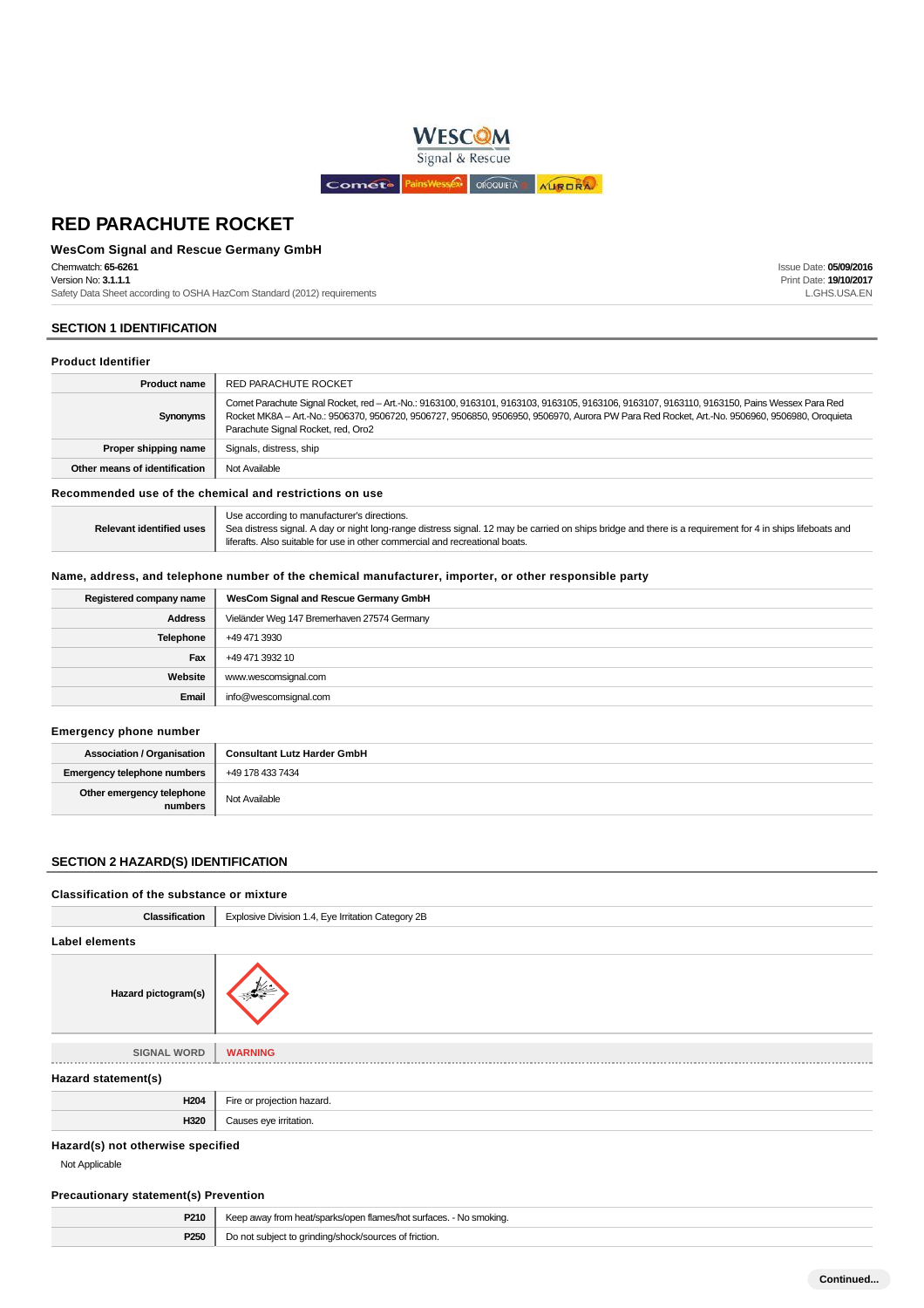| P280 | Wear protective gloves/protective clothing/eye protection/face protection. |
|------|----------------------------------------------------------------------------|
| P240 | Ground/bond container and receiving equipment.                             |

### **Precautionary statement(s) Response**

| P370+P380      | In case of fire: Evacuate area.                                                                                                  |
|----------------|----------------------------------------------------------------------------------------------------------------------------------|
| P372           | Explosion risk in case of fire.                                                                                                  |
| P374           | Fight fire with normal precautions from a reasonable distance.                                                                   |
| P373           | DO NOT fight fire when fire reaches explosives.                                                                                  |
| P305+P351+P338 | IF IN EYES: Rinse cautiously with water for several minutes. Remove contact lenses, if present and easy to do. Continue rinsing. |
| P337+P313      | If eye irritation persists: Get medical advice/attention.                                                                        |
|                |                                                                                                                                  |

### **Precautionary statement(s) Storage**

**P401** Store according to local regulations for explosives.

#### **Precautionary statement(s) Disposal**

**P501** Dispose of contents/container in accordance with local regulations.

### **SECTION 3 COMPOSITION / INFORMATION ON INGREDIENTS**

#### **Substances**

See section below for composition of Mixtures

### **Mixtures**

| <b>CAS No</b> | %[weight] | Name                                                            |
|---------------|-----------|-----------------------------------------------------------------|
|               |           | device contains                                                 |
|               |           | lighter composition, delay composition and ignition composition |
|               |           | polytechnic materials of;                                       |
| 7439-95-4     | 30-60     | magnesium                                                       |
| 10042-76-9    | 30-60     | strontium nitrate                                               |
| 7757-79-1     | 70-80     | potassium nitrate                                               |
| 7429-90-5     | 10-30     | aluminium                                                       |
| 7778-74-7     | $5 - 10$  | potassium perchlorate                                           |
|               |           | rocket propellant;                                              |
| 10294-40-3    | 10-30     | barium chromate                                                 |

The specific chemical identity and/or exact percentage (concentration) of composition has been withheld as a trade secret.

## **SECTION 4 FIRST-AID MEASURES**

#### **Description of first aid measures**

| <b>Eye Contact</b>  | If this product comes in contact with eyes:<br>• Wash out immediately with water.<br>If irritation continues, seek medical attention.<br>► Removal of contact lenses after an eye injury should only be undertaken by skilled personnel.                                                                                                                                                                                                                                                                                                      |
|---------------------|-----------------------------------------------------------------------------------------------------------------------------------------------------------------------------------------------------------------------------------------------------------------------------------------------------------------------------------------------------------------------------------------------------------------------------------------------------------------------------------------------------------------------------------------------|
| <b>Skin Contact</b> | If skin contact occurs:<br>Inmediately remove all contaminated clothing, including footwear.<br>Flush skin and hair with running water (and soap if available).<br>$\blacktriangleright$ Seek medical attention in event of irritation.                                                                                                                                                                                                                                                                                                       |
| Inhalation          | If fumes or combustion products are inhaled remove from contaminated area.<br>Lay patient down. Keep warm and rested.<br>► Prostheses such as false teeth, which may block airway, should be removed, where possible, prior to initiating first aid procedures.<br>▶ Apply artificial respiration if not breathing, preferably with a demand valve resuscitator, bag-valve mask device, or pocket mask as trained. Perform CPR if<br>necessary.<br>Transport to hospital, or doctor, without delay.                                           |
| Ingestion           | • Not considered a normal route of entry.<br><b>If swallowed do NOT induce vomiting.</b><br>If vomiting occurs, lean patient forward or place on left side (head-down position, if possible) to maintain open airway and prevent aspiration.<br>• Observe the patient carefully.<br>► Never give liquid to a person showing signs of being sleepy or with reduced awareness; i.e. becoming unconscious.<br>• Give water to rinse out mouth, then provide liquid slowly and as much as casualty can comfortably drink.<br>Seek medical advice. |

**Most important symptoms and effects, both acute and delayed**

See Section 11

**Indication of any immediate medical attention and special treatment needed**

Treat symptomatically.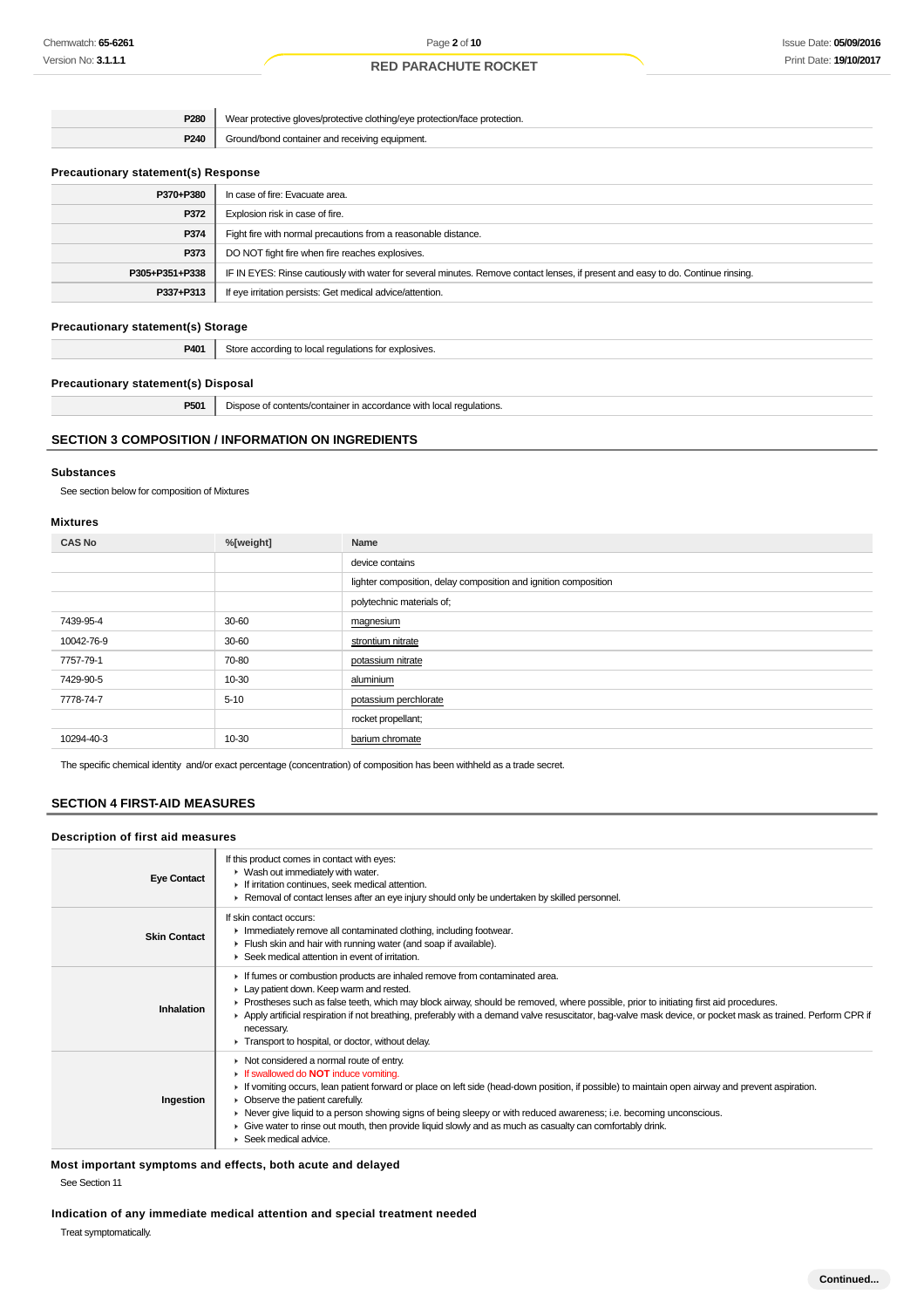## **SECTION 5 FIRE-FIGHTING MEASURES**

#### **Extinguishing media**

- **DANGER**: Deliver media remotely.
	- For minor fires: Flooding quantities only.
- For large fires: **Do not** attempt to extinguish.
- |Apply by mechanical means only.

### **Special hazards arising from the substrate or mixture**

| opcolar nazaras arismig riom the substrate or imixture |                                                                                                                                                                                                                                                                                                                                                                                                                                                                                                                                                                                                                                                                                                                                                                                                                                             |  |  |
|--------------------------------------------------------|---------------------------------------------------------------------------------------------------------------------------------------------------------------------------------------------------------------------------------------------------------------------------------------------------------------------------------------------------------------------------------------------------------------------------------------------------------------------------------------------------------------------------------------------------------------------------------------------------------------------------------------------------------------------------------------------------------------------------------------------------------------------------------------------------------------------------------------------|--|--|
| Fire Incompatibility                                   | Avoid contact with other chemicals.                                                                                                                                                                                                                                                                                                                                                                                                                                                                                                                                                                                                                                                                                                                                                                                                         |  |  |
|                                                        | Special protective equipment and precautions for fire-fighters                                                                                                                                                                                                                                                                                                                                                                                                                                                                                                                                                                                                                                                                                                                                                                              |  |  |
| <b>Fire Fighting</b>                                   | <b>WARNING: EXPLOSIVE MATERIALS / ARTICLES PRESENT!</b><br>Evacuate all personnel and move upwind.<br>Prevent re-entry.<br>Alert Fire Brigade and tell them location and nature of hazard.<br>• May detonate and burning material may be propelled from fire.<br>• Wear full-body protective clothing with breathing apparatus.<br>► Prevent, by any means available, spillage and fire effluent from entering drains and water courses.<br>Fight fire from safe distances and from protected locations.<br>$\blacktriangleright$ Use flooding quantities of water.<br>DO NOT approach containers or packages suspected to be hot.<br>► Cool any exposed containers not involved in fire from a protected location.<br>Equipment should be thoroughly decontaminated after use.<br>Slight hazard when exposed to heat, flame and oxidisers. |  |  |
|                                                        | Division 1.4 Substances, mixtures and articles which present no significant hazard; substances, mixtures and articles which present only a small hazard in                                                                                                                                                                                                                                                                                                                                                                                                                                                                                                                                                                                                                                                                                  |  |  |

| <b>Fire/Explosion Hazard</b> | Division 1.4 Substances, mixtures and articles which present no significant hazard: substances, mixtures and articles which present only a small hazard in<br>the event of ignition or initiation. The effects are largely confined to the package and no projection of fragments of appreciable size or range is to be<br>expected. An external fire shall not cause virtually instantaneous explosion of almost the entire contents of the package.<br>Compatibility Group G explosives are pyrotechnic substances, or article containing a pyrotechnic substances, or article containing both an explosive<br>substance and an illuminating, incendiary, tear- or smoke-producing substance (other than a water-activated article or one containing white phosphorus,<br>phosphides, a pyrophoric substance, a flammable liquid or gel, or hypergolic liquids).<br>Combustible. Will burn if ignited.<br>Combustion products include: |
|------------------------------|------------------------------------------------------------------------------------------------------------------------------------------------------------------------------------------------------------------------------------------------------------------------------------------------------------------------------------------------------------------------------------------------------------------------------------------------------------------------------------------------------------------------------------------------------------------------------------------------------------------------------------------------------------------------------------------------------------------------------------------------------------------------------------------------------------------------------------------------------------------------------------------------------------------------------------------|
|                              | carbon monoxide (CO)                                                                                                                                                                                                                                                                                                                                                                                                                                                                                                                                                                                                                                                                                                                                                                                                                                                                                                                     |
|                              | carbon dioxide (CO2)                                                                                                                                                                                                                                                                                                                                                                                                                                                                                                                                                                                                                                                                                                                                                                                                                                                                                                                     |
|                              | other pyrolysis products typical of burning organic material.                                                                                                                                                                                                                                                                                                                                                                                                                                                                                                                                                                                                                                                                                                                                                                                                                                                                            |

### **SECTION 6 ACCIDENTAL RELEASE MEASURES**

**Personal precautions, protective equipment and emergency procedures**

See section 8

#### **Environmental precautions**

See section 12

### **Methods and material for containment and cleaning up**

| <b>Minor Spills</b> | <b>WARNING!: EXPLOSIVE.</b><br>BLAST and/or PROJECTION and/or FIRE HAZARD<br>• Clean up all spills immediately.<br>Avoid inhalation of the material and avoid contact with eyes and skin.<br>▶ Wear impervious gloves and safety glasses.<br>Remove all ignition sources.<br>Use spark-free tools when handling.<br>Sweep into non-sparking containers or barrels and moisten with water.<br>• Place spilled material in clean, sealable, labelled container for disposal.<br>Fiush area with large amounts of water.                                                                                                                                                                                                                                                                    |
|---------------------|------------------------------------------------------------------------------------------------------------------------------------------------------------------------------------------------------------------------------------------------------------------------------------------------------------------------------------------------------------------------------------------------------------------------------------------------------------------------------------------------------------------------------------------------------------------------------------------------------------------------------------------------------------------------------------------------------------------------------------------------------------------------------------------|
| <b>Major Spills</b> | <b>WARNING!: EXPLOSIVE.</b><br>Clear area of personnel and move upwind.<br>Alert Fire Brigade and tell them location and nature of hazard.<br>• May be violently or explosively reactive.<br>• Wear full body protective clothing with breathing apparatus.<br>• Consider evacuation (or protect in place).<br>In case of transport accident notify Police, Emergency Authority, Competent Explosives Authority or Manufacturer.<br>• No smoking, naked lights, heat or ignition sources.<br>$\blacktriangleright$ Increase ventilation.<br>• Use extreme caution to prevent physical shock.<br>• Use only spark-free shovels and explosion-proof equipment.<br>• Collect recoverable material and segregate from spilled material.<br>• Wash spill area with large quantities of water. |

Personal Protective Equipment advice is contained in Section 8 of the SDS.

### **SECTION 7 HANDLING AND STORAGE**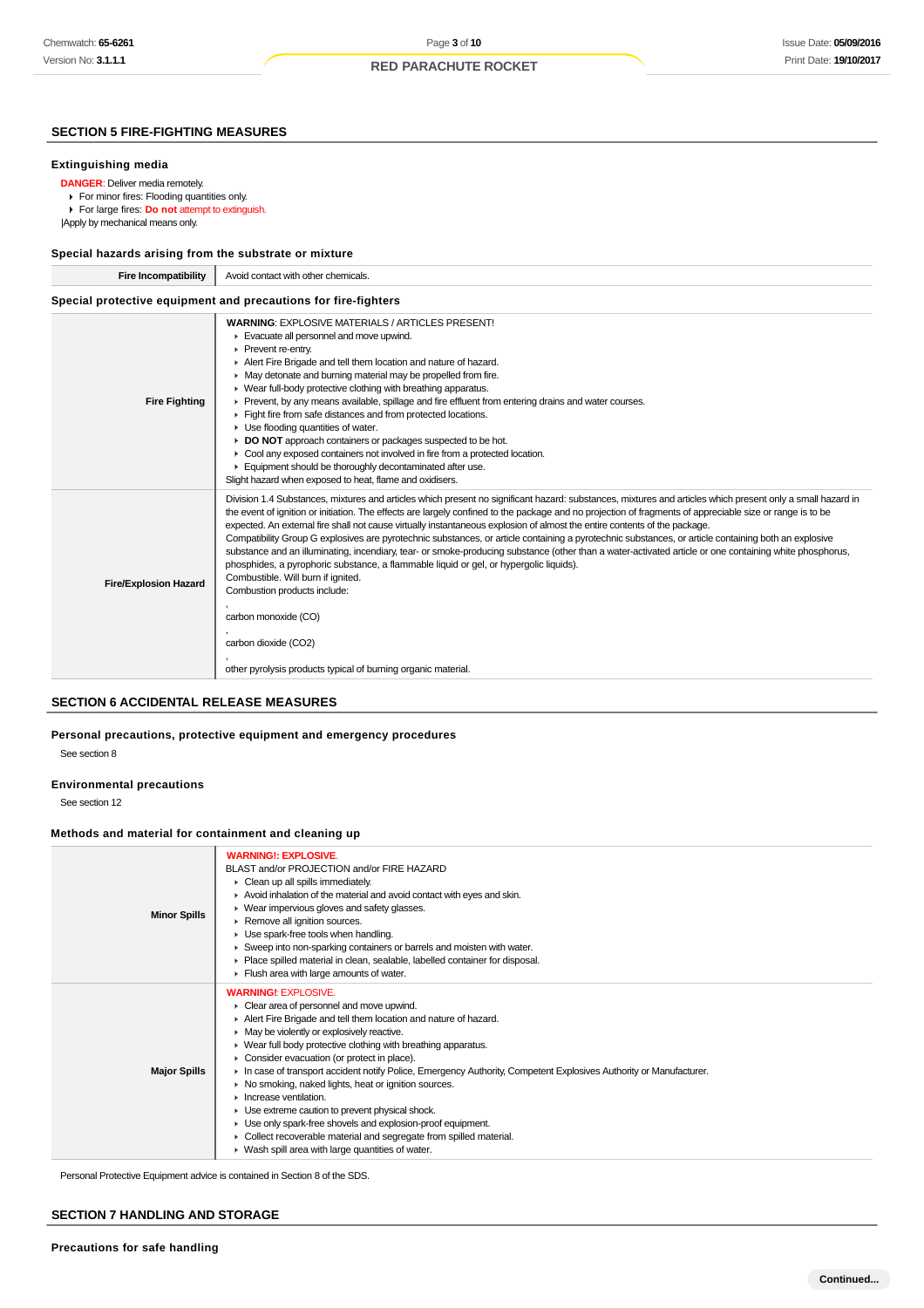| Safe handling     | Handle gently. Use good occupational work practice.<br>• Observe manufacturer's storage and handling recommendations contained within this SDS.<br>Avoid all personal contact, including inhalation.<br>Avoid smoking, naked lights, heat or ignition sources.<br>Explosives must not be struck with metal implements.<br>Avoid mechanical and thermal shock and friction.<br>• Use in a well ventilated area.<br>Avoid contact with incompatible materials.<br>• When handling <b>DO NOT</b> eat, drink or smoke.<br>Avoid physical damage to containers.<br>Always wash hands with soap and water after handling.<br>• Work clothes should be laundered separately.                                                                                                                                                                      |
|-------------------|--------------------------------------------------------------------------------------------------------------------------------------------------------------------------------------------------------------------------------------------------------------------------------------------------------------------------------------------------------------------------------------------------------------------------------------------------------------------------------------------------------------------------------------------------------------------------------------------------------------------------------------------------------------------------------------------------------------------------------------------------------------------------------------------------------------------------------------------|
| Other information | ► Store cases in a well ventilated magazine licensed for the appropriate Class, Division and Compatibility Group.<br>Rotate stock to prevent ageing. Use on FIFO (first in-first out) basis.<br>• Observe manufacturer's storage and handling recommendations contained within this SDS.<br>Store in a cool place in original containers.<br>▶ Keep containers securely sealed.<br>• No smoking, naked lights, heat or ignition sources.<br>Store in an isolated area away from other materials.<br>▶ Keep storage area free of debris, waste and combustibles.<br>▶ Protect containers against physical damage.<br>$\triangleright$ Check regularly for spills and leaks<br><b>NOTE:</b> If explosives need to be destroyed contact the Competent Authority.<br>Store away from incompatible materials.<br>Keep out of reach of children. |
|                   | Conditions for safe storage, including any incompatibilities                                                                                                                                                                                                                                                                                                                                                                                                                                                                                                                                                                                                                                                                                                                                                                               |

| Suitable container      | All packaging for Class 1 Goods shall be in accordance with the requirements of the relevant Code for the transport of Dangerous Goods.<br>• Class 1 is unique in that the type of packaging used frequently has a very decisive effect on the hazard and therefore on the assignment to a particular<br>division        |
|-------------------------|--------------------------------------------------------------------------------------------------------------------------------------------------------------------------------------------------------------------------------------------------------------------------------------------------------------------------|
| Storage incompatibility | ► Avoid contact with other explosives, pyrotechnics, solvents, adhesives, paints, cleaners and unauthorized metals, plastics, packing equipment and<br>materials.<br>Avoid contamination with acids, alkalis, reducing agents, amines and phosphorus.<br>Explosion hazard may follow contact with incompatible materials |

## **SECTION 8 EXPOSURE CONTROLS / PERSONAL PROTECTION**

#### **Control parameters**

### **OCCUPATIONAL EXPOSURE LIMITS (OEL)**

## **INGREDIENT DATA**

| Source                                                   | Ingredient         | <b>Material name</b>                                                    | <b>TWA</b>                    | <b>STEL</b>      | Peak             | <b>Notes</b>                                          |
|----------------------------------------------------------|--------------------|-------------------------------------------------------------------------|-------------------------------|------------------|------------------|-------------------------------------------------------|
| US NIOSH Recommended<br>Exposure Limits (RELs)           | aluminium          | Aluminium, Aluminum metal, Aluminum<br>powder, Elemental aluminum       | 10 (total), 5<br>(resp) mg/m3 | Not<br>Available | Not<br>Available | Not Available                                         |
| US ACGIH Threshold Limit Values<br>(TLV)                 | aluminium          | Aluminum metal and insoluble compounds                                  | 1 mg/m $3$                    | Not<br>Available | Not<br>Available | TLV® Basis: Pneumoconiosis;<br>LRT irr; neurotoxicity |
| US OSHA Permissible Exposure<br>Levels (PELs) - Table Z1 | aluminium          | Aluminum, metal - Respirable fraction                                   | $5 \,\mathrm{mq/m}$ 3         | Not<br>Available | Not<br>Available | Not Available                                         |
| US OSHA Permissible Exposure<br>Levels (PELs) - Table Z1 | aluminium          | Aluminum, metal                                                         | $15 \,\mathrm{mg/m}$          | Not<br>Available | Not<br>Available | Total dust; (as AI)                                   |
| US ACGIH Threshold Limit Values<br>(TLV)                 | barium<br>chromate | Chromium, and inorganic compounds, as<br>Cr - Insoluble Cr VI compounds | $0.01 \,\mathrm{mq/m3}$       | Not<br>Available | Not<br>Available | TLV® Basis: Lung cancer                               |

**EMERGENCY LIMITS**

| Ingredient            | <b>Material name</b>  | TEEL-1                |               | TEEL-2               | TEEL-3      |  |
|-----------------------|-----------------------|-----------------------|---------------|----------------------|-------------|--|
| magnesium             | Magnesium             | 18 mg/m3              |               | 200 mg/m3            | 1,200 mg/m3 |  |
| strontium nitrate     | Strontium nitrate     | $5.7$ mg/m $3$        |               | 62 mg/m3             | 370 mg/m3   |  |
| potassium nitrate     | Potassium nitrate     | $9 \,\mathrm{mg/m}$   |               | $100 \text{ mg/m}$ 3 | 600 mg/m3   |  |
| potassium perchlorate | Potassium perchlorate | $6.3$ mg/m $3$        |               | 69 mg/m3             | 420 mg/m3   |  |
| barium chromate       | Barium chromate       | $0.15 \text{ mg/m}$ 3 |               | $13 \text{ mg/m}$    | 77 mg/m3    |  |
|                       |                       |                       |               |                      |             |  |
| Ingredient            | <b>Original IDLH</b>  |                       |               | <b>Revised IDLH</b>  |             |  |
| magnesium             | Not Available         |                       |               | Not Available        |             |  |
| strontium nitrate     | Not Available         |                       |               | Not Available        |             |  |
| potassium nitrate     | Not Available         |                       |               | Not Available        |             |  |
| aluminium             | Not Available         |                       | Not Available |                      |             |  |
| potassium perchlorate | Not Available         |                       | Not Available |                      |             |  |
| barium chromate       | Not Available         |                       | Not Available |                      |             |  |

#### **MATERIAL DATA**

**Exposure controls**

**Appropriate engineering controls**

Engineering controls for explosive articles are designed to reduce or eliminate fragmentation and/or blast effects either by suppression of the source of detonation or by protection at the exposed location, or both. Barricades, shields, contained detonation chambers, and "zero quantity-distance (Q-D)"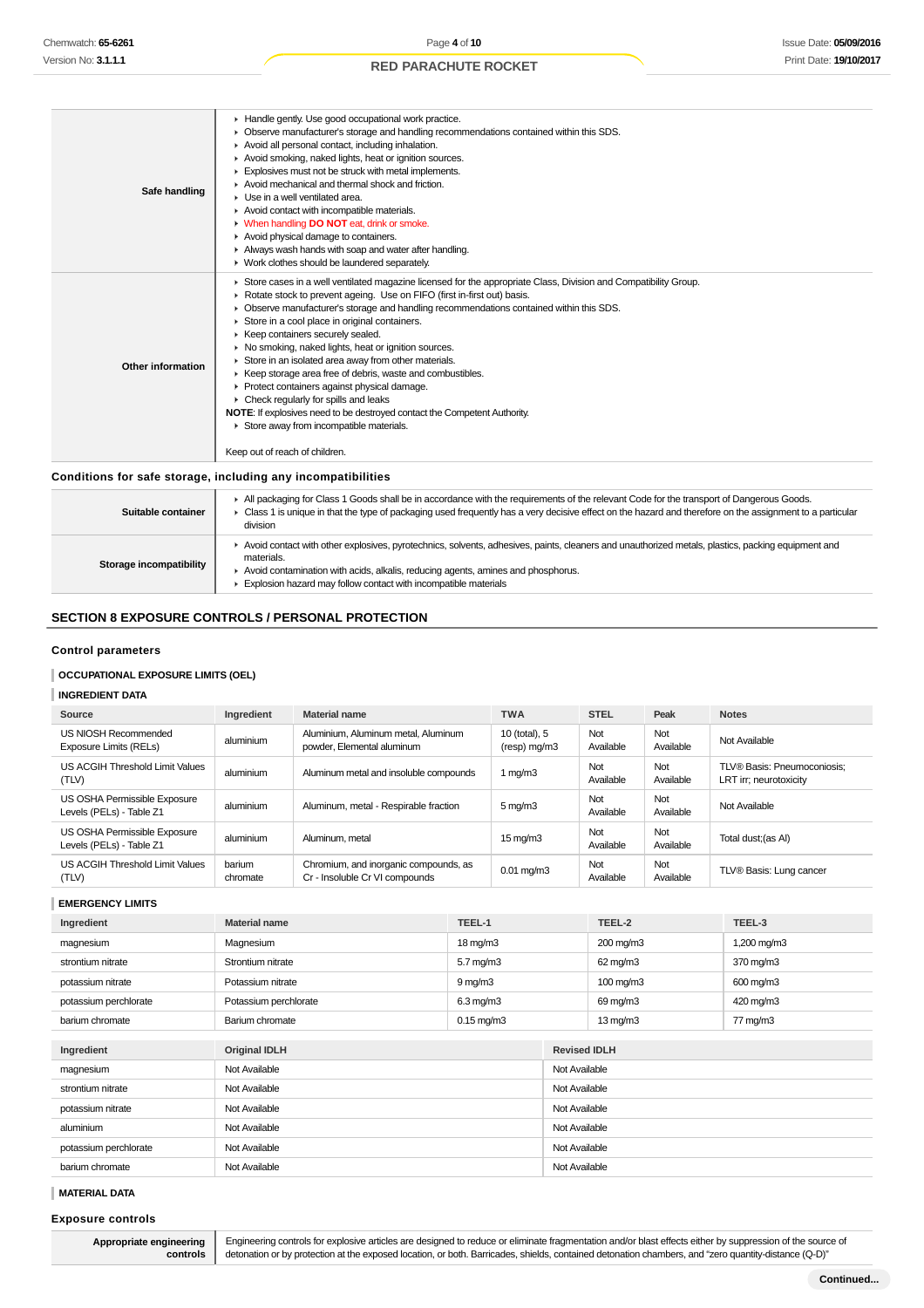|                            | magazines are examples of engineering controls.<br>Engineering controls are designed and tested in a rigorous fashion. The construction of the engineering control must be carefully duplicated in field<br>applications to assure it will function properly.<br>It is thus imperative that engineering controls be built exactly in accordance with the design package, and that they be used only for the articles<br>(e.g.munitions) for which they are authorised. |
|----------------------------|------------------------------------------------------------------------------------------------------------------------------------------------------------------------------------------------------------------------------------------------------------------------------------------------------------------------------------------------------------------------------------------------------------------------------------------------------------------------|
| <b>Personal protection</b> |                                                                                                                                                                                                                                                                                                                                                                                                                                                                        |
| Eye and face protection    | Safety glasses with side shields<br>Chemical goggles                                                                                                                                                                                                                                                                                                                                                                                                                   |
| <b>Skin protection</b>     | See Hand protection below                                                                                                                                                                                                                                                                                                                                                                                                                                              |
| Hands/feet protection      | ▶ Wear chemical protective gloves, e.g. PVC.<br>▶ Wear safety footwear or safety gumboots, e.g. Rubber                                                                                                                                                                                                                                                                                                                                                                 |
| <b>Body protection</b>     | See Other protection below                                                                                                                                                                                                                                                                                                                                                                                                                                             |
| Other protection           | Fire resistant/ heat resistant gloves where practical, otherwise<br>► Heavy-duty chemically resistant gloves capable of providing short-term protection against spontaneous ignition.<br>Safety footwear<br>Hard hat<br>Ear Protection.                                                                                                                                                                                                                                |
| <b>Thermal hazards</b>     | Not Available                                                                                                                                                                                                                                                                                                                                                                                                                                                          |

#### **Respiratory protection**

Respiratory protection not normally required due to the physical form of the product.

### **SECTION 9 PHYSICAL AND CHEMICAL PROPERTIES**

### **Information on basic physical and chemical properties**

| Appearance                                      | Steel tube with orange/yellow plastic outer casing pressed with black/grey polytechnical ingredients. |                                            |                |  |  |
|-------------------------------------------------|-------------------------------------------------------------------------------------------------------|--------------------------------------------|----------------|--|--|
|                                                 |                                                                                                       |                                            |                |  |  |
| <b>Physical state</b>                           | Manufactured                                                                                          | Relative density (Water = 1)               | Not Applicable |  |  |
| Odour                                           | Not Available                                                                                         | Partition coefficient n-octanol /<br>water | Not Available  |  |  |
| <b>Odour threshold</b>                          | Not Available                                                                                         | Auto-ignition temperature (°C)             | >160           |  |  |
| pH (as supplied)                                | Not Applicable                                                                                        | <b>Decomposition temperature</b>           | Not Applicable |  |  |
| Melting point / freezing point<br>(°C)          | Not Applicable                                                                                        | <b>Viscosity (cSt)</b>                     | Not Applicable |  |  |
| Initial boiling point and boiling<br>range (°C) | Not Applicable                                                                                        | Molecular weight (g/mol)                   | Not Applicable |  |  |
| Flash point (°C)                                | 160                                                                                                   | <b>Taste</b>                               | Not Available  |  |  |
| <b>Evaporation rate</b>                         | Not Applicable                                                                                        | <b>Explosive properties</b>                | Not Available  |  |  |
| Flammability                                    | Not Applicable                                                                                        | <b>Oxidising properties</b>                | Not Available  |  |  |
| Upper Explosive Limit (%)                       | Not Applicable                                                                                        | Surface Tension (dyn/cm or<br>mN/m)        | Not Applicable |  |  |
| Lower Explosive Limit (%)                       | Not Applicable                                                                                        | <b>Volatile Component (%vol)</b>           | Not Applicable |  |  |
| Vapour pressure (kPa)                           | Not Applicable                                                                                        | Gas group                                  | Not Available  |  |  |
| Solubility in water (g/L)                       | Immiscible                                                                                            | pH as a solution (1%)                      | Not Applicable |  |  |
| Vapour density $(Air = 1)$                      | Not Applicable                                                                                        | VOC g/L                                    | Not Available  |  |  |

## **SECTION 10 STABILITY AND REACTIVITY**

| Reactivity                            | See section 7                                                                                                                                                                                                                                                                     |
|---------------------------------------|-----------------------------------------------------------------------------------------------------------------------------------------------------------------------------------------------------------------------------------------------------------------------------------|
| <b>Chemical stability</b>             | ▶ Presence of shock and friction<br>▶ Presence of heat source and ignition source<br>Product is considered stable under normal handling conditions.<br>Stable under normal storage conditions.<br>Hazardous polymerization will not occur.<br>Avoid contact with other chemicals. |
| Possibility of hazardous<br>reactions | See section 7                                                                                                                                                                                                                                                                     |
| <b>Conditions to avoid</b>            | See section 7                                                                                                                                                                                                                                                                     |
| Incompatible materials                | See section 7                                                                                                                                                                                                                                                                     |
| Hazardous decomposition<br>products   | See section 5                                                                                                                                                                                                                                                                     |

### **SECTION 11 TOXICOLOGICAL INFORMATION**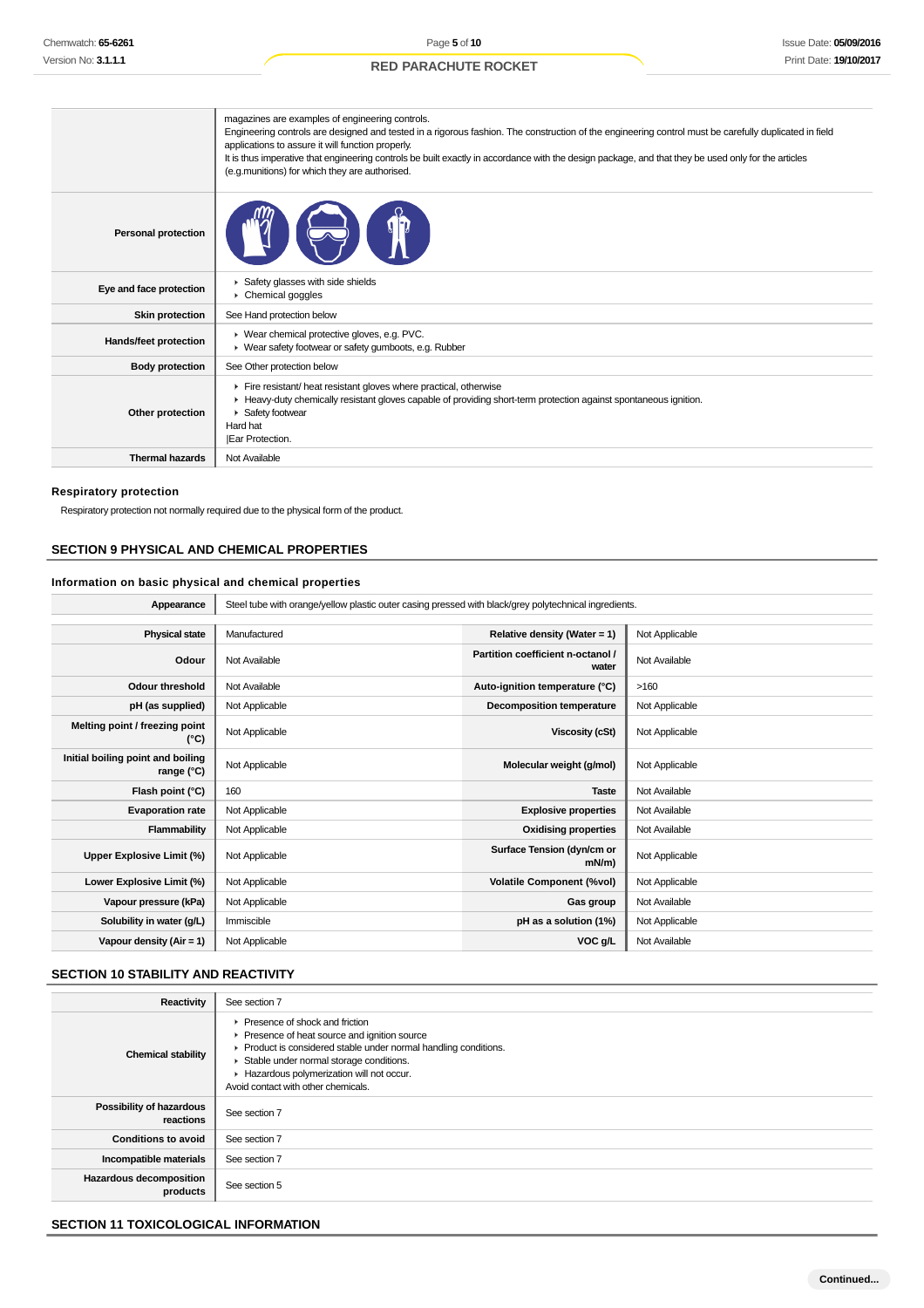## **Information on toxicological effects**

| Inhaled                     | Not normally a hazard due to physical form of product.<br>Inhalation of vapour is more likely at higher than normal temperatures.<br>The vapour is discomforting                                                                |                   |  |  |  |
|-----------------------------|---------------------------------------------------------------------------------------------------------------------------------------------------------------------------------------------------------------------------------|-------------------|--|--|--|
| Ingestion                   | Not normally a hazard due to physical form of product.<br>Considered an unlikely route of entry in commercial/industrial environments                                                                                           |                   |  |  |  |
| <b>Skin Contact</b>         | Not normally a hazard due to physical form of product.<br>The vapour is discomforting                                                                                                                                           |                   |  |  |  |
| Eye                         | Not normally a hazard due to physical form of product.<br>The vapour is discomforting                                                                                                                                           |                   |  |  |  |
| <b>Chronic</b>              | Generally not applicable.                                                                                                                                                                                                       |                   |  |  |  |
|                             |                                                                                                                                                                                                                                 |                   |  |  |  |
| <b>RED PARACHUTE ROCKET</b> | <b>TOXICITY</b>                                                                                                                                                                                                                 | <b>IRRITATION</b> |  |  |  |
|                             | Not Available                                                                                                                                                                                                                   | Not Available     |  |  |  |
|                             | <b>TOXICITY</b>                                                                                                                                                                                                                 | <b>IRRITATION</b> |  |  |  |
| magnesium                   | Oral (rat) LD50: >2000 mg/kg <sup>[1]</sup>                                                                                                                                                                                     | Not Available     |  |  |  |
|                             | <b>TOXICITY</b>                                                                                                                                                                                                                 | <b>IRRITATION</b> |  |  |  |
| strontium nitrate           | Oral (rat) LD50: 1892 mg/kg <sup>[2]</sup>                                                                                                                                                                                      | Not Available     |  |  |  |
|                             | <b>TOXICITY</b>                                                                                                                                                                                                                 | <b>IRRITATION</b> |  |  |  |
| potassium nitrate           | dermal (rat) LD50: >5000 mg/kg <sup>[1]</sup>                                                                                                                                                                                   | Not Available     |  |  |  |
|                             | Oral (rat) LD50: >2000 mg/kg <sup>[1]</sup>                                                                                                                                                                                     |                   |  |  |  |
|                             | <b>TOXICITY</b>                                                                                                                                                                                                                 | <b>IRRITATION</b> |  |  |  |
| aluminium                   | Oral (rat) LD50: >2000 mg/kg <sup>[1]</sup>                                                                                                                                                                                     | Not Available     |  |  |  |
|                             | <b>TOXICITY</b>                                                                                                                                                                                                                 | <b>IRRITATION</b> |  |  |  |
| potassium perchlorate       | Not Available                                                                                                                                                                                                                   | Not Available     |  |  |  |
|                             | <b>TOXICITY</b>                                                                                                                                                                                                                 | <b>IRRITATION</b> |  |  |  |
| barium chromate             | Oral (rat) LD50: >2000 mg/kg <sup>[2]</sup>                                                                                                                                                                                     | Not Available     |  |  |  |
| Legend:                     | 1. Value obtained from Europe ECHA Registered Substances - Acute toxicity 2.* Value obtained from manufacturer's SDS. Unless otherwise specified<br>data extracted from RTECS - Register of Toxic Effect of chemical Substances |                   |  |  |  |
|                             |                                                                                                                                                                                                                                 |                   |  |  |  |

| <b>STRONTIUM NITRATE</b>                               | Asthma-like symptoms may continue for months or even years after exposure to the material ceases. This may be due to a non-allergenic condition known as<br>reactive airways dysfunction syndrome (RADS) which can occur following exposure to high levels of highly irritating compound. Key criteria for the<br>diagnosis of RADS include the absence of preceding respiratory disease, in a non-atopic individual, with abrupt onset of persistent asthma-like symptoms<br>within minutes to hours of a documented exposure to the irritant. A reversible airflow pattern, on spirometry, with the presence of moderate to severe<br>bronchial hyperreactivity on methacholine challenge testing and the lack of minimal lymphocytic inflammation, without eosinophilia, have also been included<br>in the criteria for diagnosis of RADS. RADS (or asthma) following an irritating inhalation is an infrequent disorder with rates related to the concentration<br>of and duration of exposure to the irritating substance. Industrial bronchitis, on the other hand, is a disorder that occurs as result of exposure due to high<br>concentrations of irritating substance (often particulate in nature) and is completely reversible after exposure ceases. The disorder is characterised by<br>dyspnea, cough and mucus production. |                                                                          |  |  |  |  |  |
|--------------------------------------------------------|--------------------------------------------------------------------------------------------------------------------------------------------------------------------------------------------------------------------------------------------------------------------------------------------------------------------------------------------------------------------------------------------------------------------------------------------------------------------------------------------------------------------------------------------------------------------------------------------------------------------------------------------------------------------------------------------------------------------------------------------------------------------------------------------------------------------------------------------------------------------------------------------------------------------------------------------------------------------------------------------------------------------------------------------------------------------------------------------------------------------------------------------------------------------------------------------------------------------------------------------------------------------------------------------------------------------------------------------|--------------------------------------------------------------------------|--|--|--|--|--|
| <b>BARIUM CHROMATE</b>                                 | The following information refers to contact allergens as a group and may not be specific to this product.<br>Contact allergies quickly manifest themselves as contact eczema, more rarely as urticaria or Quincke's oedema. The pathogenesis of contact eczema<br>involves a cell-mediated (T lymphocytes) immune reaction of the delayed type. Other allergic skin reactions, e.g. contact urticaria, involve antibody-mediated<br>immune reactions. The significance of the contact allergen is not simply determined by its sensitisation potential: the distribution of the substance and the<br>opportunities for contact with it are equally important. A weakly sensitising substance which is widely distributed can be a more important allergen than one<br>with stronger sensitising potential with which few individuals come into contact. From a clinical point of view, substances are noteworthy if they produce an<br>allergic test reaction in more than 1% of the persons tested.<br>WARNING: This substance has been classified by the IARC as Group 1: CARCINOGENIC TO HUMANS.                                                                                                                                                                                                                                        |                                                                          |  |  |  |  |  |
| <b>ALUMINIUM &amp; POTASSIUM</b><br><b>PERCHLORATE</b> | No significant acute toxicological data identified in literature search.                                                                                                                                                                                                                                                                                                                                                                                                                                                                                                                                                                                                                                                                                                                                                                                                                                                                                                                                                                                                                                                                                                                                                                                                                                                                   |                                                                          |  |  |  |  |  |
| <b>Acute Toxicity</b>                                  | ◎                                                                                                                                                                                                                                                                                                                                                                                                                                                                                                                                                                                                                                                                                                                                                                                                                                                                                                                                                                                                                                                                                                                                                                                                                                                                                                                                          | ∾                                                                        |  |  |  |  |  |
| <b>Skin Irritation/Corrosion</b>                       | $\circledcirc$                                                                                                                                                                                                                                                                                                                                                                                                                                                                                                                                                                                                                                                                                                                                                                                                                                                                                                                                                                                                                                                                                                                                                                                                                                                                                                                             | Carcinogenicity<br>⊚<br>Reproductivity                                   |  |  |  |  |  |
| <b>Serious Eye Damage/Irritation</b>                   | ✔<br><b>STOT - Single Exposure</b>                                                                                                                                                                                                                                                                                                                                                                                                                                                                                                                                                                                                                                                                                                                                                                                                                                                                                                                                                                                                                                                                                                                                                                                                                                                                                                         | $\circ$                                                                  |  |  |  |  |  |
| <b>Respiratory or Skin</b><br>sensitisation            | $\circ$<br><b>STOT - Repeated Exposure</b>                                                                                                                                                                                                                                                                                                                                                                                                                                                                                                                                                                                                                                                                                                                                                                                                                                                                                                                                                                                                                                                                                                                                                                                                                                                                                                 | $\odot$                                                                  |  |  |  |  |  |
| <b>Mutagenicity</b>                                    | ⊚<br><b>Aspiration Hazard</b>                                                                                                                                                                                                                                                                                                                                                                                                                                                                                                                                                                                                                                                                                                                                                                                                                                                                                                                                                                                                                                                                                                                                                                                                                                                                                                              | ⋒                                                                        |  |  |  |  |  |
|                                                        |                                                                                                                                                                                                                                                                                                                                                                                                                                                                                                                                                                                                                                                                                                                                                                                                                                                                                                                                                                                                                                                                                                                                                                                                                                                                                                                                            | Lomand: Data quailable but does not fill the exiteria for elegation tion |  |  |  |  |  |

Legend:  $\blacktriangleright$  - Data available but does not fill the criteria for classification<br>  $\blacktriangleright$  - Data available to make classification

– Data Not Available to make classification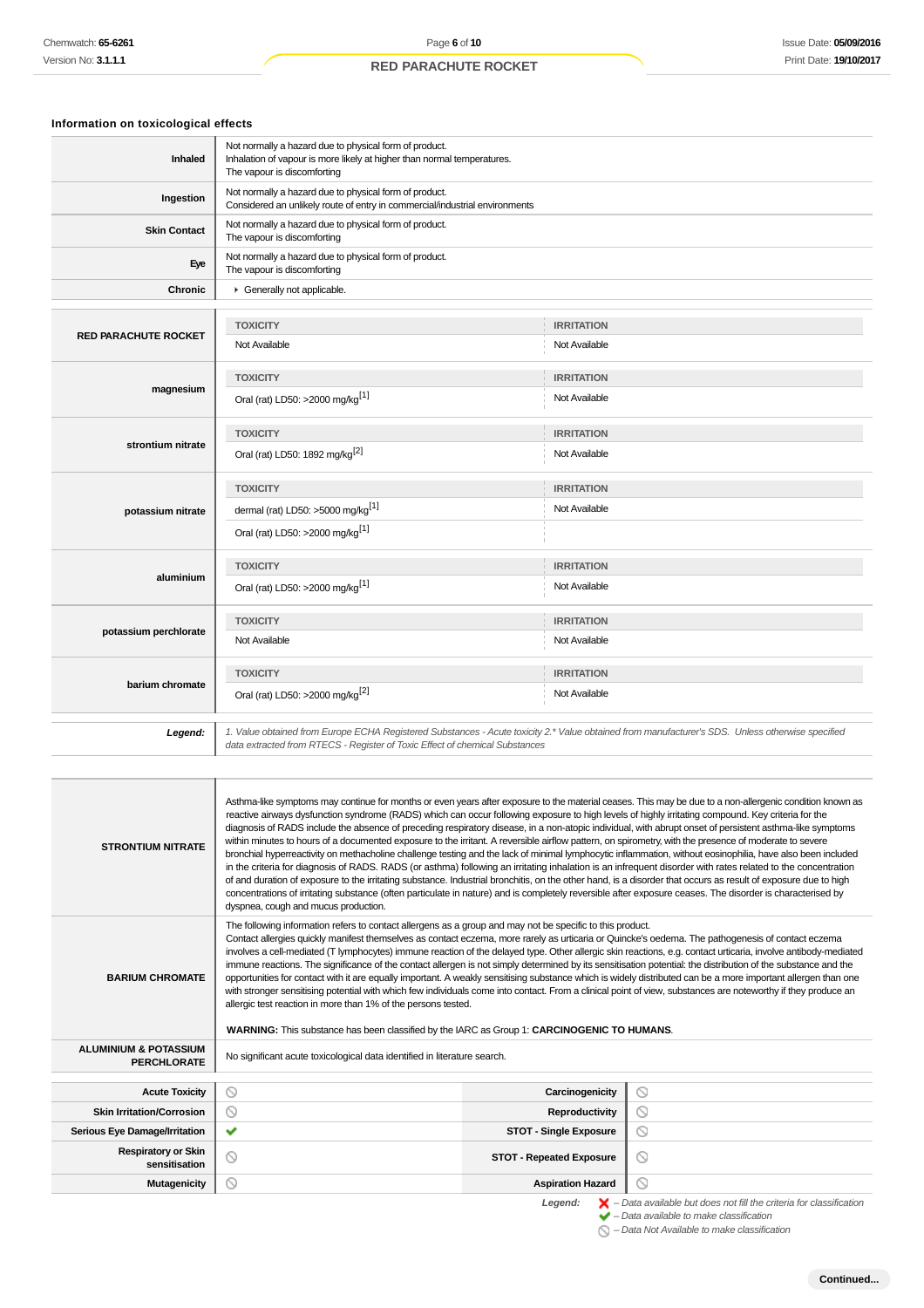## **SECTION 12 ECOLOGICAL INFORMATION**

#### **Toxicity**

|                             | <b>ENDPOINT</b>  | <b>TEST DURATION (HR)</b> | <b>SPECIES</b>                |                  | VALUE            | <b>SOURCE</b>    |
|-----------------------------|------------------|---------------------------|-------------------------------|------------------|------------------|------------------|
| <b>RED PARACHUTE ROCKET</b> | Not<br>Available | Not Available             | Not Available                 |                  | Not<br>Available | Not<br>Available |
|                             | <b>ENDPOINT</b>  | <b>TEST DURATION (HR)</b> | <b>SPECIES</b>                |                  | VALUE            | <b>SOURCE</b>    |
|                             | <b>LC50</b>      | 96                        | Fish                          |                  | 541mg/L          | $\overline{2}$   |
| magnesium                   | <b>EC50</b>      | 72                        | Algae or other aquatic plants |                  |                  | $\overline{2}$   |
|                             | <b>NOEC</b>      | 72                        | Algae or other aquatic plants |                  | >25.5mg/L        | $\overline{2}$   |
|                             | <b>ENDPOINT</b>  | <b>TEST DURATION (HR)</b> | <b>SPECIES</b>                |                  | VALUE            | <b>SOURCE</b>    |
|                             | <b>LC50</b>      | 96                        | Fish                          |                  | $>40.3$ mg/L     | $\overline{c}$   |
| strontium nitrate           | EC50             | 72                        | Algae or other aquatic plants |                  | >43.3mg/L        | $\overline{2}$   |
|                             | <b>NOEC</b>      | 96                        | Fish                          |                  | $>=$ 40.3mg/L    | $\overline{2}$   |
|                             | <b>ENDPOINT</b>  | <b>TEST DURATION (HR)</b> | <b>SPECIES</b>                |                  | VALUE            | <b>SOURCE</b>    |
| potassium nitrate           | <b>LC50</b>      | 96                        | Fish                          |                  | 22.5mg/L         | 4                |
|                             | <b>ENDPOINT</b>  | <b>TEST DURATION (HR)</b> | <b>SPECIES</b>                |                  | VALUE            | <b>SOURCE</b>    |
|                             | <b>LC50</b>      | 96                        | Fish                          | 0.078-0.108mg/L  |                  | $\overline{2}$   |
|                             | <b>EC50</b>      | 48                        | Crustacea                     | 0.7364mg/L       |                  | $\overline{2}$   |
| aluminium                   | <b>EC50</b>      | 96                        | Algae or other aquatic plants | 0.0054mg/L       |                  | $\overline{2}$   |
|                             | <b>BCF</b>       | 360                       | Algae or other aquatic plants | 9mg/L            |                  | 4                |
|                             | <b>NOEC</b>      | 72                        | Algae or other aquatic plants |                  | $>=0.004$ mg/L   | $\overline{2}$   |
|                             | <b>ENDPOINT</b>  | <b>TEST DURATION (HR)</b> | <b>SPECIES</b>                |                  | VALUE            | SOURCE           |
| potassium perchlorate       | EC10             | 24                        | Algae or other aquatic plants |                  | >1000mg/L        | $\overline{4}$   |
|                             | <b>ENDPOINT</b>  | <b>TEST DURATION (HR)</b> | <b>SPECIES</b>                |                  | VALUE            | <b>SOURCE</b>    |
| barium chromate             | Not<br>Available | Not Available             | Not Available                 | Not<br>Available |                  | Not<br>Available |
|                             |                  |                           |                               |                  |                  |                  |

**Legend:** Extracted from 1. IUCLID Toxicity Data 2. Europe ECHA Registered Substances - Ecotoxicological Information - Aquatic Toxicity 3. EPIWIN Suite V3.12 (QSAR) - Aquatic Toxicity Data (Estimated) 4. US EPA, Ecotox database - Aquatic Toxicity Data 5. ECETOC Aquatic Hazard Assessment Data 6. NITE (Japan) - Bioconcentration Data 7. METI (Japan) - Bioconcentration Data 8. Vendor Data

### **Persistence and degradability**

| Ingredient                       | Persistence: Water/Soil | Persistence: Air |
|----------------------------------|-------------------------|------------------|
| potassium nitrate                | LOW                     | LOW              |
| <b>Bioaccumulative potential</b> |                         |                  |

| Ingredient       | <b>Bioaccumulation</b> |
|------------------|------------------------|
| tassium nitrate  | $LOW (LogKOW = 0.209)$ |
| not <sup>r</sup> | ____                   |
|                  | . .                    |

## **Mobility in soil**

| Ingredient               | obility                                             |
|--------------------------|-----------------------------------------------------|
| notaccji im<br>ı nitrate | $\overline{a}$<br>$\overline{\phantom{a}}$<br>т. е. |

## **SECTION 13 DISPOSAL CONSIDERATIONS**

| Waste treatment methods      |                                                                                                                                                                                                                                                                                                                                                                                                                                                                                                                                     |
|------------------------------|-------------------------------------------------------------------------------------------------------------------------------------------------------------------------------------------------------------------------------------------------------------------------------------------------------------------------------------------------------------------------------------------------------------------------------------------------------------------------------------------------------------------------------------|
| Product / Packaging disposal | Explosives must not be thrown away, buried, discarded or placed with garbage.<br>Explosives which are surplus, deteriorated or considered unsafe for transport, storage or use shall be destroyed and the statutory authorities shall be<br>notified.<br>This material may be disposed of by burning or detonation but the operation may only be performed under the control of a person trained in the safe<br>destruction of explosives.<br>Refer to local Waste Disposal Authority and supplier for suitable disposal procedure. |
|                              |                                                                                                                                                                                                                                                                                                                                                                                                                                                                                                                                     |

## **SECTION 14 TRANSPORT INFORMATION**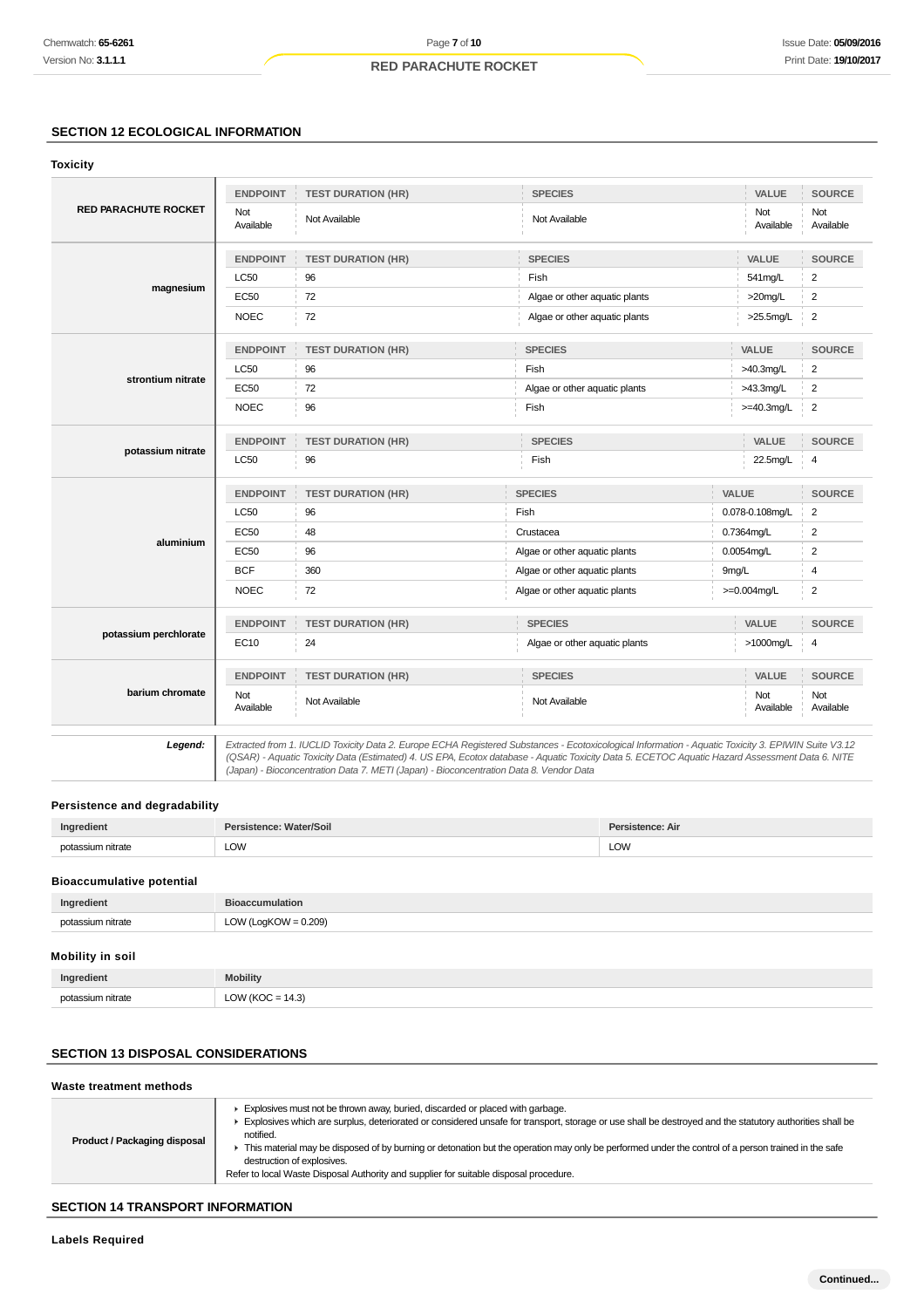|                             | G                                          |
|-----------------------------|--------------------------------------------|
| <b>Marine Pollutant</b>     | <b>NO</b>                                  |
| Land transport (DOT)        |                                            |
| <b>UN number</b>            | 0505                                       |
| UN proper shipping name     | Signals, distress, ship                    |
| Transport hazard class(es)  | Class<br>1.4G<br>Not Applicable<br>Subrisk |
| Packing group               | Not Applicable                             |
| <b>Environmental hazard</b> | Not Applicable                             |
|                             | 1.4G<br><b>Hazard Label</b>                |

### **Air transport (ICAO-IATA / DGR)**

**Special precautions for user**

| <b>UN number</b>             | 0505                                                                                                                                                                         |                                                                                                             |                                                                                    |  |  |
|------------------------------|------------------------------------------------------------------------------------------------------------------------------------------------------------------------------|-------------------------------------------------------------------------------------------------------------|------------------------------------------------------------------------------------|--|--|
| UN proper shipping name      | Signals, distress ship                                                                                                                                                       |                                                                                                             |                                                                                    |  |  |
| Transport hazard class(es)   | <b>ICAO/IATA Class</b><br>ICAO / IATA Subrisk<br><b>ERG Code</b>                                                                                                             | 1.4G<br>Not Applicable<br>1L                                                                                |                                                                                    |  |  |
| Packing group                | Not Applicable                                                                                                                                                               |                                                                                                             |                                                                                    |  |  |
| <b>Environmental hazard</b>  | Not Applicable                                                                                                                                                               |                                                                                                             |                                                                                    |  |  |
| Special precautions for user | Special provisions<br>Cargo Only Packing Instructions<br>Cargo Only Maximum Qty / Pack<br>Passenger and Cargo Packing Instructions<br>Passenger and Cargo Maximum Qty / Pack | Passenger and Cargo Limited Quantity Packing Instructions<br>Passenger and Cargo Limited Maximum Qty / Pack | Not Applicable<br>135<br>75 kg<br>Forbidden<br>Forbidden<br>Forbidden<br>Forbidden |  |  |

# **Sea transport (IMDG-Code / GGVSee)**

| <b>UN number</b>             | 0505                                                                 |                                             |  |  |
|------------------------------|----------------------------------------------------------------------|---------------------------------------------|--|--|
| UN proper shipping name      |                                                                      | SIGNALS, DISTRESS ship                      |  |  |
| Transport hazard class(es)   | <b>IMDG Class</b><br>1.4G<br>Not Applicable<br><b>IMDG Subrisk</b>   |                                             |  |  |
| Packing group                | Not Applicable                                                       |                                             |  |  |
| <b>Environmental hazard</b>  | Not Applicable                                                       |                                             |  |  |
| Special precautions for user | <b>EMS Number</b><br>Special provisions<br><b>Limited Quantities</b> | $F-B$ , $S-X$<br>Not Applicable<br><b>0</b> |  |  |

**Transport in bulk according to Annex II of MARPOL and the IBC code**

Not Applicable

## **SECTION 15 REGULATORY INFORMATION**

### **Safety, health and environmental regulations / legislation specific for the substance or mixture**

Special provisions Not Applicable

## **MAGNESIUM(7439-95-4) IS FOUND ON THE FOLLOWING REGULATORY LISTS**

| US - California OEHHA/ARB - Chronic Reference Exposure Levels and Target Organs | US - Rhode Island Hazardous Substance List                                                  |
|---------------------------------------------------------------------------------|---------------------------------------------------------------------------------------------|
| (CRELs)                                                                         | US - Tennessee Occupational Exposure Limits - Limits For Air Contaminants                   |
| US - California Permissible Exposure Limits for Chemical Contaminants           | US - Washington Permissible exposure limits of air contaminants                             |
| US - Hawaii Air Contaminant Limits                                              | US - Wyoming Toxic and Hazardous Substances Table Z1 Limits for Air Contaminants            |
| US - Massachusetts - Right To Know Listed Chemicals                             | US List of Active Substances Exempt from the TSCA Inventory Notifications (Active-Inactive) |
| US - Michigan Exposure Limits for Air Contaminants                              | Rule                                                                                        |
| US - Oregon Permissible Exposure Limits (Z-1)                                   | US Toxic Substances Control Act (TSCA) - Chemical Substance Inventory                       |
| US - Pennsylvania - Hazardous Substance List                                    | US TSCA Chemical Substance Inventory - Interim List of Active Substances                    |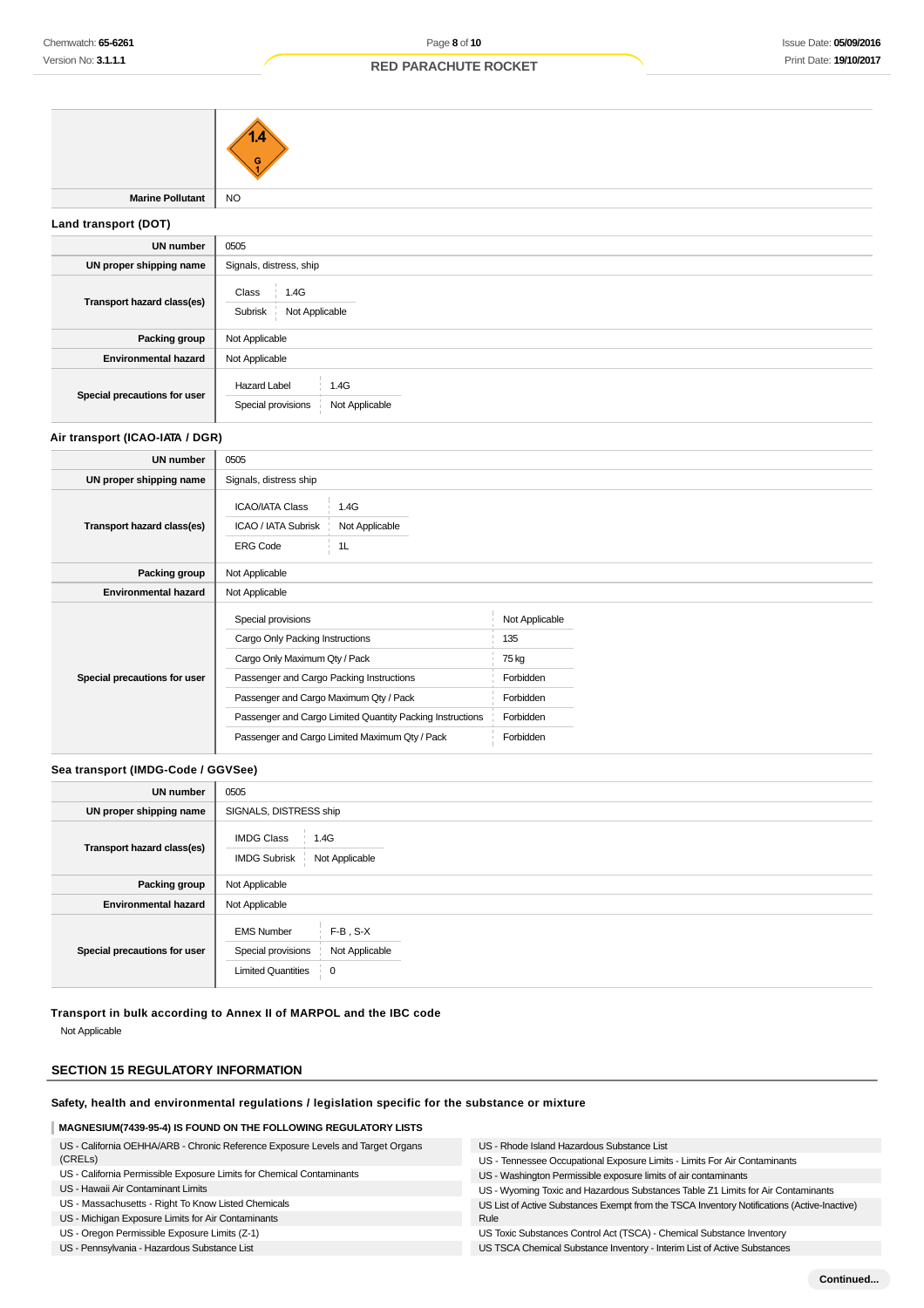| STRONTIUM NITRATE(10042-76-9) IS FOUND ON THE FOLLOWING REGULATORY LISTS                                   |                                                                                                                                |
|------------------------------------------------------------------------------------------------------------|--------------------------------------------------------------------------------------------------------------------------------|
| US - Massachusetts - Right To Know Listed Chemicals                                                        | US List of Active Substances Exempt from the TSCA Inventory Notifications (Active-Inactive)                                    |
| US - Pennsylvania - Hazardous Substance List                                                               | Rule                                                                                                                           |
| US - Rhode Island Hazardous Substance List                                                                 | US Toxic Substances Control Act (TSCA) - Chemical Substance Inventory                                                          |
| US EPCRA Section 313 Chemical List                                                                         | US TSCA Chemical Substance Inventory - Interim List of Active Substances                                                       |
| POTASSIUM NITRATE(7757-79-1) IS FOUND ON THE FOLLOWING REGULATORY LISTS                                    |                                                                                                                                |
| US - Massachusetts - Right To Know Listed Chemicals                                                        | US List of Active Substances Exempt from the TSCA Inventory Notifications (Active-Inactive)                                    |
| US - Pennsylvania - Hazardous Substance List                                                               | Rule                                                                                                                           |
| US - Rhode Island Hazardous Substance List                                                                 | US Toxic Substances Control Act (TSCA) - Chemical Substance Inventory                                                          |
| US EPCRA Section 313 Chemical List                                                                         | US TSCA Chemical Substance Inventory - Interim List of Active Substances                                                       |
| ALUMINIUM(7429-90-5) IS FOUND ON THE FOLLOWING REGULATORY LISTS                                            |                                                                                                                                |
| US - Alaska Limits for Air Contaminants                                                                    | US - Washington Permissible exposure limits of air contaminants                                                                |
| US - California Permissible Exposure Limits for Chemical Contaminants                                      | US - Wyoming Toxic and Hazardous Substances Table Z1 Limits for Air Contaminants                                               |
| US - Hawaii Air Contaminant Limits                                                                         | US ACGIH Threshold Limit Values (TLV)                                                                                          |
| US - Massachusetts - Right To Know Listed Chemicals                                                        | US ACGIH Threshold Limit Values (TLV) - Carcinogens                                                                            |
| US - Michigan Exposure Limits for Air Contaminants                                                         | US ATSDR Minimal Risk Levels for Hazardous Substances (MRLs)                                                                   |
| US - Minnesota Permissible Exposure Limits (PELs)                                                          | US EPCRA Section 313 Chemical List                                                                                             |
| US - Oregon Permissible Exposure Limits (Z-1)                                                              | US List of Active Substances Exempt from the TSCA Inventory Notifications (Active-Inactive)                                    |
| US - Pennsylvania - Hazardous Substance List                                                               | Rule                                                                                                                           |
| US - Rhode Island Hazardous Substance List                                                                 | US NIOSH Recommended Exposure Limits (RELs)                                                                                    |
| US - Tennessee Occupational Exposure Limits - Limits For Air Contaminants                                  | US OSHA Permissible Exposure Levels (PELs) - Table Z1                                                                          |
| US - Vermont Permissible Exposure Limits Table Z-1-A Final Rule Limits for Air Contaminants                | US Toxic Substances Control Act (TSCA) - Chemical Substance Inventory                                                          |
| US - Vermont Permissible Exposure Limits Table Z-1-A Transitional Limits for Air                           | US TSCA Chemical Substance Inventory - Interim List of Active Substances                                                       |
| Contaminants                                                                                               |                                                                                                                                |
| POTASSIUM PERCHLORATE(7778-74-7) IS FOUND ON THE FOLLOWING REGULATORY LISTS                                |                                                                                                                                |
|                                                                                                            |                                                                                                                                |
| US - Massachusetts - Right To Know Listed Chemicals                                                        | US EPA Carcinogens Listing                                                                                                     |
| US - Pennsylvania - Hazardous Substance List                                                               | US List of Active Substances Exempt from the TSCA Inventory Notifications (Active-Inactive)<br>Rule                            |
| US - Rhode Island Hazardous Substance List<br>US ATSDR Minimal Risk Levels for Hazardous Substances (MRLs) | US Toxic Substances Control Act (TSCA) - Chemical Substance Inventory                                                          |
|                                                                                                            | US TSCA Chemical Substance Inventory - Interim List of Active Substances                                                       |
|                                                                                                            |                                                                                                                                |
| BARIUM CHROMATE(10294-40-3) IS FOUND ON THE FOLLOWING REGULATORY LISTS                                     |                                                                                                                                |
| International Agency for Research on Cancer (IARC) - Agents Classified by the IARC<br>Monographs           | US - Vermont Permissible Exposure Limits Table Z-1-A Transitional Limits for Air<br>Contaminants                               |
| US - Alaska Limits for Air Contaminants                                                                    | US - Washington Permissible exposure limits of air contaminants                                                                |
| US - California - Proposition 65 - Priority List for the Development of MADLs for Chemicals                | US - Washington Toxic air pollutants and their ASIL, SQER and de minimis emission values                                       |
| <b>Causing Reproductive Toxicity</b>                                                                       | US - Wyoming Toxic and Hazardous Substances Table Z1 Limits for Air Contaminants                                               |
| US - California OEHHA/ARB - Chronic Reference Exposure Levels and Target Organs                            | US ACGIH Threshold Limit Values (TLV)                                                                                          |
| (CRELs)                                                                                                    | US ACGIH Threshold Limit Values (TLV) - Carcinogens                                                                            |
| US - California Permissible Exposure Limits for Chemical Contaminants                                      | US ACGIH Threshold Limit Values (TLV) - Notice of Intended Changes                                                             |
| US - California Proposition 65 - Carcinogens                                                               | US ATSDR Minimal Risk Levels for Hazardous Substances (MRLs)                                                                   |
| US - California Proposition 65 - No Significant Risk Levels (NSRLs) for Carcinogens                        | US Clean Air Act - Hazardous Air Pollutants                                                                                    |
| US - California Proposition 65 - Reproductive Toxicity                                                     | US CWA (Clean Water Act) - Priority Pollutants                                                                                 |
| US - Hawaii Air Contaminant Limits                                                                         | US CWA (Clean Water Act) - Toxic Pollutants                                                                                    |
| US - Idaho - Limits for Air Contaminants                                                                   | US EPA Carcinogens Listing                                                                                                     |
| US - Massachusetts - Right To Know Listed Chemicals                                                        | US EPCRA Section 313 Chemical List                                                                                             |
| US - Michigan Exposure Limits for Air Contaminants                                                         | US List of Active Substances Exempt from the TSCA Inventory Notifications (Active-Inactive)                                    |
| US - New Jersey Right to Know - Special Health Hazard Substance List (SHHSL):                              | Rule                                                                                                                           |
| Carcinogens<br>US - Oregon Permissible Exposure Limits (Z-1)                                               | US National Toxicology Program (NTP) 14th Report Part A Known to be Human Carcinogens                                          |
| US - Oregon Permissible Exposure Limits (Z-2)                                                              | US Office of Environmental Health Hazard Assessment Proposition 65 No Significant Risk                                         |
| US - Pennsylvania - Hazardous Substance List                                                               | Levels (NSRLs) for Carcinogens and Maximum Allowable Dose Levels (MADLs) for<br><b>Chemicals Causing Reproductive Toxicity</b> |
| US - Rhode Island Hazardous Substance List                                                                 | US OSHA Permissible Exposure Levels (PELs) - Table Z1                                                                          |
| US - Tennessee Occupational Exposure Limits - Limits For Air Contaminants                                  | US Toxic Substances Control Act (TSCA) - Chemical Substance Inventory                                                          |
| US - Vermont Permissible Exposure Limits Table Z-1-A Final Rule Limits for Air Contaminants                | US TSCA Chemical Substance Inventory - Interim List of Active Substances                                                       |

## **Federal Regulations**

## **Superfund Amendments and Reauthorization Act of 1986 (SARA)**

## **SECTION 311/312 HAZARD CATEGORIES**

| Immediate (acute) health hazard | Yes       |
|---------------------------------|-----------|
| Delayed (chronic) health hazard | <b>No</b> |
| Fire hazard                     | No        |
| Pressure hazard                 | Yes       |
| Reactivity hazard               | <b>No</b> |
|                                 |           |

**US. EPA CERCLA HAZARDOUS SUBSTANCES AND REPORTABLE QUANTITIES (40 CFR 302.4)**

None Reported

### **State Regulations**

#### **US. CALIFORNIA PROPOSITION 65**

WARNING: This product contains a chemical known to the State of California to cause cancer and birth defects or other reproductive harm